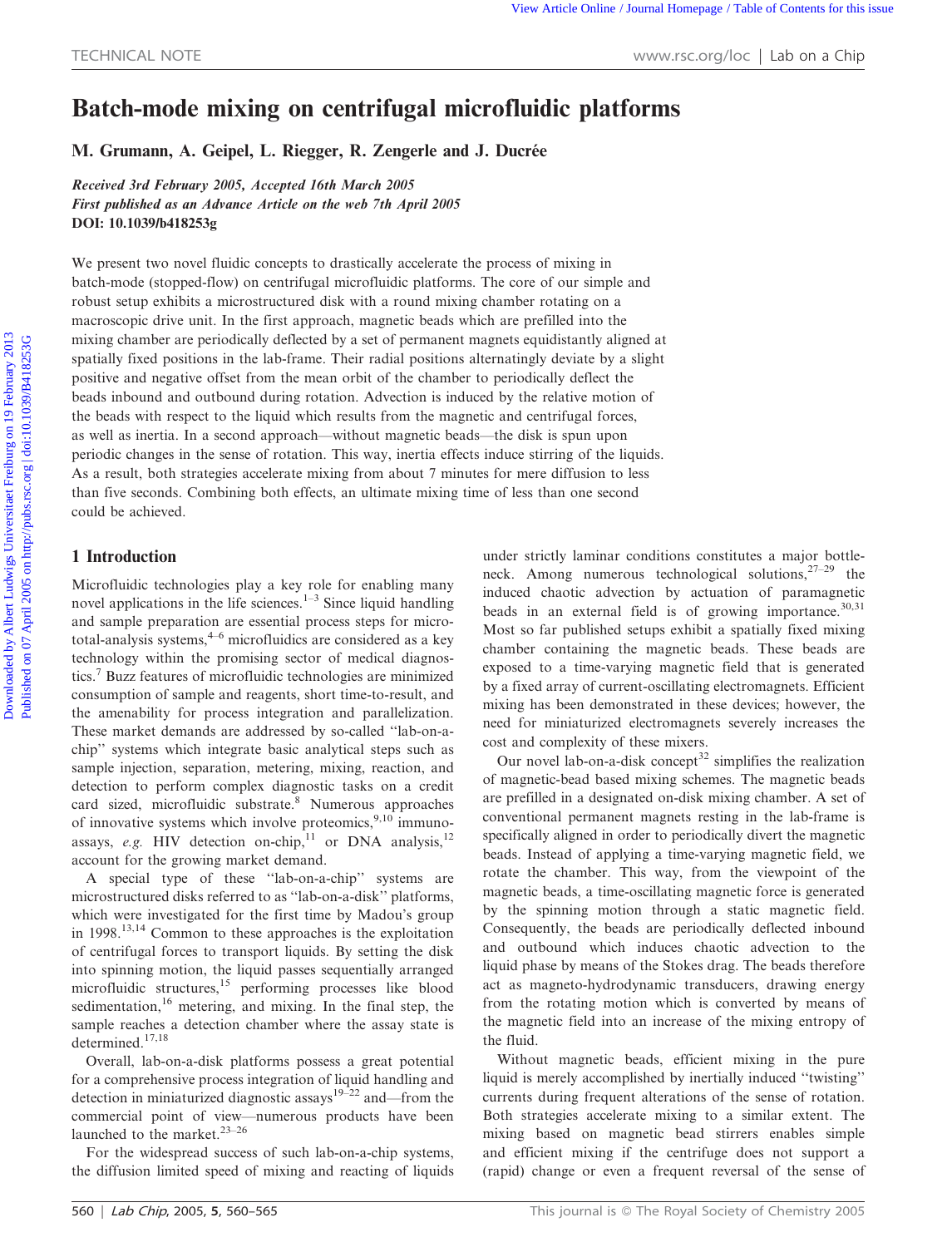rotation. On the other hand, the use of alternate spinning without magnetic beads avoids bead preparation and loading steps.

In both strategies, the coupling of the actuation delivered by the motion of the rotating drive into the hydrodynamic micromixing is very simple and robust, allowing a modular setup. The only active part of the setup, the rotating drive, is "macro", *i.e.* robust and reusable while the "micro"-parts are reduced to their functional essence, i.e. passive microstructures which can be fabricated in a very economic fashion, e.g. by industrial scale micromachining techniques such as hotembossing or injection molding. Our mixing scheme can also be adopted for other stopped-flow circuitries which are compatible with centrifugal operation.<sup>33</sup>

In this paper, we first describe the actuation principle employed for our magnetic bead based mixing scheme. The laboratory setup is then introduced, the results obtained are presented, and a comprehensive analysis of the mixing performance for spinning at a constant frequency and spinning under frequent reversal of the sense of rotation is carried out.

## 2 Principle of mixing with magnetic beads

When exposed to an external magnetic field  $\vec{B}$ , paramagnetic particles, *i.e.* particles possessing a magnetic susceptibility  $\chi$ ranging between 0 and 1, become attracted towards increasing  $\vec{B}$ . This phenomenon is based on the magnetization

$$
\vec{M} = \frac{\chi}{(1 + N_e)\chi} \frac{1}{m_0} \vec{B}
$$
 (1)

which is induced in the embedded magnetic dipoles by the magnetic flux density  $\vec{B}$ , with demagnetization-factor  $N_e$  and magnetic permeability  $\mu_0$ .

A spherical magnetic particle (bead) of radius  $r_{\text{bead}}$  and volume

$$
V_{\text{bead}} = \frac{4\pi}{3} r_{\text{bead}}^3 \tag{2}
$$

experiences a force

$$
\vec{F}_{\text{mag}} = \frac{V_{\text{bead}}}{m_0} \frac{\chi}{(1 + N_{\text{e}}) \chi} \left( \vec{B} \nabla \right) \vec{B}
$$
 (3)

in a given magnetic field  $\vec{B}$ . The motion of a magnetic bead of mass  $m_{\text{bead}}$  and a velocity  $\vec{u}$  in the rotating chamber is thus described by

$$
m_{\text{bead}}\vec{\mathbf{u}} = \vec{F}_{\text{mag}} + \vec{F}_{\text{centri}} + \vec{F}_{\text{Stokes}} \tag{4}
$$

taking into account the centrifugal force  $\vec{F}_{centri}$  and the Stokes drag  $\vec{F}_{\text{Stokes}}$ . Substituting the above expressions yields

$$
m_{\text{bead}}\vec{\mathbf{u}} =
$$
\n
$$
\frac{V_{\text{bead}}}{m_0} \frac{\chi}{(1+N_{\text{e}})\chi} (\vec{B}\nabla)\vec{B} + V_{\text{bead}}(\rho_{\text{bead}} - \rho)(2\pi\nu)^2 \vec{r} + 6\pi\eta r_{\text{bead}}\vec{\mathbf{u}}
$$
\n(5)

with the frequency of rotation v, the viscosity  $\eta$  and the mass density  $\rho$  of the fluids to be mixed. For our calculations, the fluid is assumed to be at rest in the mixing chamber, *i.e.* in the frame of the rotating disk. To consider the dynamics of the system in more detail, the non-vanishing velocity field of the fluid phase due to the bead induced advection and inertial effects (as well as the Coriolis force) would have to be incorporated into eqn. (5).

## 3 Setup

Our novel setup comprises two distinguished modules, a disposable disk rotor (Fig. 1A) and an actuation and detection unit resting in the lab-frame. In the case of the magnetohydrodynamic mixing scheme, the designated mixing chamber as part of the disk is prefilled with magnetic beads.<sup>34</sup> They consist of Fe<sub>3</sub>O<sub>4</sub> (50% vol) embedded in a polystyrene matrix exhibiting an experimentally determined magnetic susceptibility of  $\chi = 0.95$ . A saturation of the magnetization is achieved at an external flux density of  $B_{\text{sat}} = 125 \text{ mT}$ . With a size of  $r_{\text{bead}} = 68 \, \mu \text{m}$ , the magnetic beads used here are significantly larger than comparable magnetic beads.<sup>35–37</sup> This is advantageous since, with increasing bead volume  $V_{\text{bead}}$ , the driving force  $\vec{F}_{\text{mag}}$  (eqn. (3)) and the drag force in the surrounding liquid  $\vec{F}_{\text{Stokes}}$  (eqn. (5)) grow to boost mixing. Download by Albert Ludwigs University China (The matrix of the proposition of the matrix of the control of the control of the control of the control of the control of the control of the control of the control of the matri

> The reusable actuation module comprises a rotation engine to spin the disk as well as a set of eight permanent magnets which are positioned closely above the microfluidic disk (Fig. 1A). Their spatial alignment alternatingly draws the magnetic beads inbound and outbound while passing the spatially periodic magnetic field.



Fig. 1 (A) Concept of the rotating microfluidic disk and the forces acting on a paramagnetic bead: a set of permanent magnets is aligned in the lab-frame at radial positions which are positioned inbound and outbound relative to the mean orbit followed by the rotating mixing chamber (dashed circle). Thus, a confined magnetic bead experiences an alternating radial driving force  $\vec{F}_{mag}$  which deflects the bead and induces advection *via* the viscous drag force  $\vec{F}_{\text{Stokes}}$ . The centrifugal force  $\vec{F}_{\text{centri}}$  constantly points radially away from the center of rotation. (B) Computed trajectory of a magnetic bead as solution of the corresponding differential equation (eqn. (5)) for a spinning frequency  $v = 6$  Hz. For  $v = 6.5$  Hz, an equilibrium state (i.e., optimum working point) is found.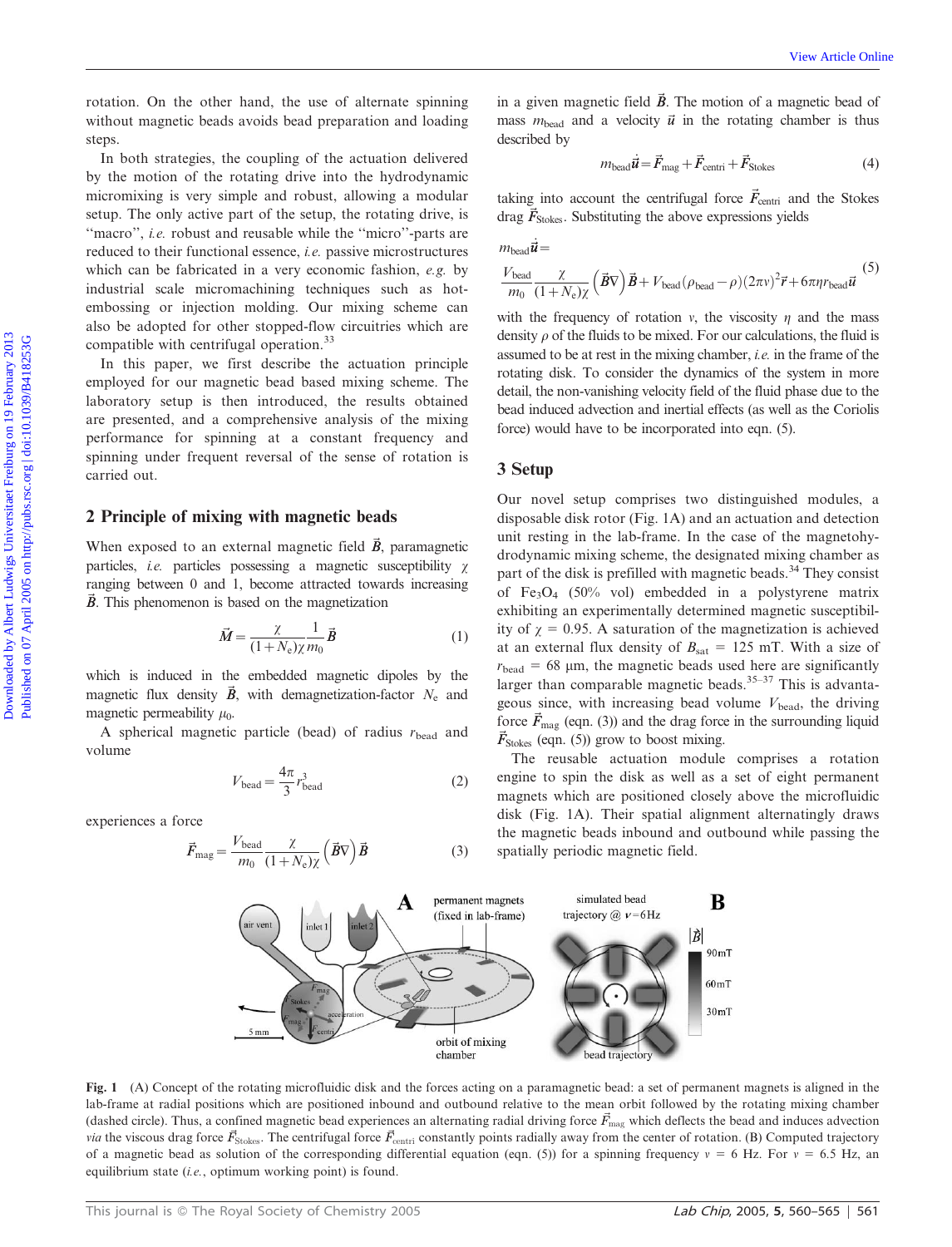The basic design of the microfluidic disk features two symmetric inlet reservoirs and an air vent which are individually connected by microchannels to the mixing chamber. Hydrophobic valves<sup>38</sup> are embedded in the inlet channels to avoid uncontrolled inflow. In our case, the retaining force of the hydrophobic valves is established by the interplay of a reduced channel cross-section with the hydrophobic Teflon patch on the surface. The round mixing chamber with a volume of 25 µl is subsequently connected to an outlet port. To prevent the beads from entering the outlet channel, its depth is more shallow than the diameter of the beads. Therefore, the channel acts as a geometrical barrier and retains the beads inside the mixing chamber.<sup>39,40</sup> All microfluidic disks are made of PMMA in the format of a compact disk (CD). They are structured by standard micromachining techniques.<sup>41</sup>

## 4 Simulation of bead trajectories

In order to promote efficient mixing via magnetic beads on a lab-on-a-disk, the beads ideally exhibit a high-amplitude deflection in different directions such that the bead trajectories cover the complete mixing chamber in time to rule out inhomogeneous mixing. Additionally, the deflection should be fast enough to transmit enough momentum via the Stokes drag onto the fluid. To meet these two requirements, we experimentally determined<sup>42</sup> the spatial distribution of the quantity  $(\vec{B}\nabla)\vec{B}$  of the bar shaped permanent magnets.<sup>43</sup>  $(\vec{B}\nabla)\vec{B}$  which is linearly correlated to the magnetic force  $\vec{F}_{\text{mag}}$  (eqn. (3)) exhibits a maximum value near the edges of the permanent magnets. Since a strong magnetic force is crucial for the deflection of the beads, it is straightforward to position the edges of the magnets right above the mixing chamber but slightly shifted inbound and outbound with respect to the mean orbit of the chamber.

The trajectory for one magnetic bead is simulated $44$  by iteratively solving eqn. (5) for a given frequency of rotation  $\nu$ and the determined spatial distribution of  $({\vec{B}}\nabla)\vec{B}$  (Fig. 1B). As further parameters, a demagnetization factor of  $N_e = 1/3$  for spheres and the geometry of the mixing chamber are applied.

We found an optimum frequency  $v_{opt} = 6.5$  Hz of stable periodic deflection where the counteracting forces balance on the average. For frequencies slightly below this optimum, the magnetic force prevails and the beads are trapped at the chamber wall in the vicinity of the magnets. For frequencies slightly above this optimum, the centrifugal force dominates and the bead does not return to its radial starting position. Thus, away from the optimum, the bead ensemble is, on average, either shifted to the inner or outer wall of the mixing chamber.

## 5 Experimental results

#### Mixing with magnetic beads

To conduct an experiment, the disk first has to be preloaded with a well-defined number of magnetic beads. Next, the two liquids are filled into the inlet reservoirs and the disk is set into spinning motion with a PC-controlled frequency curve  $v(t)$ .

The mixing process itself is initiated by an up-ramp until the burst-frequency of the hydrophobic inlet valves is exceeded. This way, magnetic beads which have entered the inlet channels are drawn outbound and therefore clogging of the inlets is prevented. Subsequently, the frequency of rotation is set to the designated mixing frequency  $v$ . After mixing is completed, the frequency of rotation is elevated beyond the burst-frequency of the outlet valve to purge the mixing chamber.

Image acquisition was conducted with a microscopemounted CCD-camera featuring an extremely short exposure time of 100 ns<sup>45</sup> to minimize smearing effects.<sup>46</sup> Each captured image is stored in an 8-bit grey-scale bitmap. The pixels which represent the beads are discarded to avoid artifacts in the subsequent evaluation. These bitmaps are transformed into an intensity histogram representing the full area of the mixing chamber and the standard deviation  $\sigma(t)$  is evaluated (Fig. 2). Though the histogram does not follow a Gaussian distribution at the beginning of the mixing process, the standard deviation still constitutes an appropriate measure for the state of mixing. Along the mixing progress, the grey-scale distribution of the images becomes more uniform. Thus, the standard deviation  $\sigma(t)$  exhibits a typical decay in time t, which is well approximated by an exponential curve  $\sigma(t) \sim \exp(-t/\tau)$ where  $\tau$  is referred to as the characteristic mixing time. The basic design of the microfluints dak features too syn.<br>
metric indet reservoirs and an air vent which are individually prevented. Subsequently, the frequency of rotation is deviated by microlanging frequency of rotati

The mixing performance is mainly impacted by the frequency of rotation  $v$  and the alignment of the magnets. Mixing can either be performed in constant spinning mode, *i.e.*  $v = constant$ , as well as in alternate spinning ("shake") mode, *i.e.*  $v = v(t)$  where the sense of rotation is reversed on a frequent basis. We first consider constant spinning mode.



Fig. 2 Evaluation of the mixing progress, analyzed via acquired images (A) and 2D-histograms (B). As mixing proceeds, the distribution of pixel intensities shifts towards unity, i.e. the peak width in the histogram and thus the standard deviation  $\sigma(t)$  diminishes.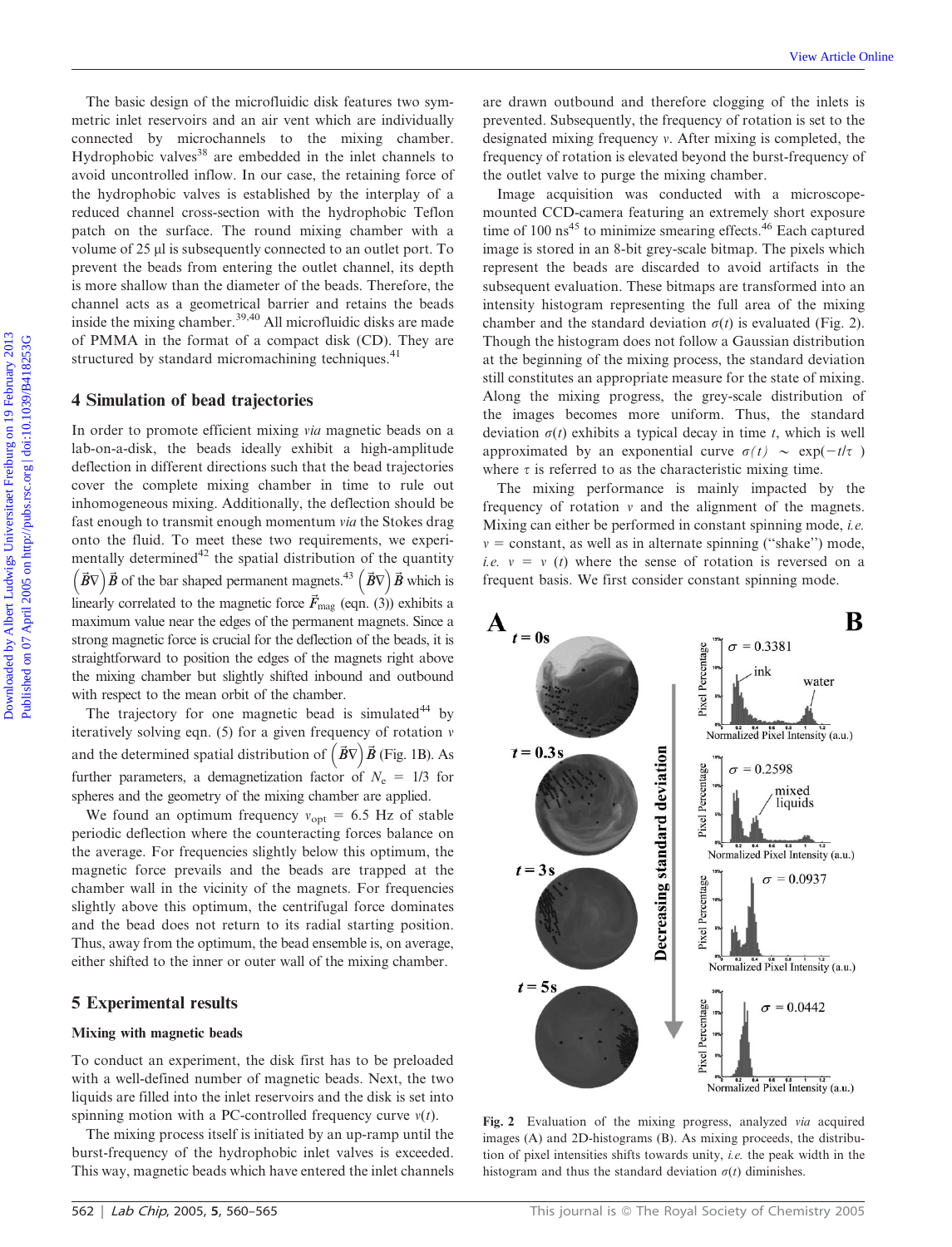Several series of experiments were carried out to optimize the mixing performance *via* the (constant) frequency  $\nu$ . We experimentally identified a range of optimum frequencies  $\nu$ between 5 Hz and 7 Hz. This experimentally determined frequency range is in good agreement to the computed solutions of the differential equation based on a simplified model (Fig. 1B).

For frequencies slightly above 7 Hz, the interplay of alternating inbound and outbound deflection of the beads by the magnets and the centrifugal force in constant spinning mode becomes unbalanced. As a consequence, the bead ensemble is shifted towards the outer wall of the mixing chamber. In this case, the mixing result is inhomogeneous across the mixing chamber, thus reducing the overall mixing performance.

For frequencies below this optimum frequency range, the filling process of the mixing chamber starts to become unpredictable in our current disk design, since the filling channels feature inherently embedded hydrophobic barriers exhibiting a burst frequency in the range of 5 Hz.

### Mixing in alternate spinning mode

Even though mixing by periodically deflected magnetic beads inside the mixing chamber is already very efficient, the performance can further be improved by frequently changing the sense of rotation during mixing. These alternate spinning protocols are mainly characterized by the slope  $v_{\text{acc}}$  of the ramp-up and ramp-down intervals as well as the maximum frequency  $v_{\text{max}}$  of the frequency curve (Fig. 3A).

To understand the origin of the mixing effect, we consider the change of the spinning frequency for a given fluid element of a mass  $m_{\omega}$  spaced at a radial distance r from the center of rotation (Fig. 4). Inertia tends to stabilize its angular velocity  $\omega = 2\pi v$  and thus the angular momentum. According to the given geometry, a difference in the angular momentum

$$
\Delta\Gamma_{\omega} = m_{\omega} \omega \Delta r \tag{6}
$$

 $\overrightarrow{\text{Time}}$ 

B

 $t = 0s$ 

 $t = 2s$ 

 $t = 8s$ 

arises from the difference in radial position  $\Delta r$ .

 $V_{\text{ma}}$ 

Frequency

 $V_{\text{ma}}$ 





Fig. 4 The radial extension  $\Delta r$  of the mixing chamber causes a gradient in the angular momentum  $\Delta\Gamma_{\omega}$  according to eqn. (6). In consequence, a shear-driven advective current arises within the liquid phase upon acceleration and deceleration.

In our disk geometry, the cylindrical mixing chamber features a diameter of  $\Delta r = 6$  mm at an inner distance to the center of  $r_{\text{in}} = 39$  mm, which, according to eqn. (6), corresponds to a radial difference of the angular momentum of  $\Delta\Gamma_{\omega}$  > 15%. This difference in the angular momentum translates into a shear force which drives an advective current within the fluid upon acceleration and deceleration. Mixing is promoted by a twisting pattern of the two fluids shown in Fig. 3B compared to mere deflection of the magnetic beads in constant spinning mode where the angular momentum  $\Gamma_{\omega}$  does not change in time to eliminate these inertially induced shear forces. Several series of experiments were carried out to optimize<br>
the maximized a range of equinomial requirescent of the constraints is<br>
required and the constraints of the constraints of the computer of the computer<br>
frequenc

The alternate spinning mode also induces an azimuthal (lateral) deflection of the bead ensemble within the mixing chamber to further extend the overall area of bead induced mixing. Fig. 3A displays the experimentally observed trajectories of the bead ensemble deflected in alternate spinning mode at different angular positions over five cycles.

For an experimental evaluation, we compare the observed characteristic mixing time  $\tau$  (Fig. 5) for the different modes of mixing for a 25 µl volume. As a reference, mere diffusive mixing lasts 7 min (Fig. 5, squares). The hydrodynamic twisting patterns of the pure liquid (without beads) in alternate spinning drastically reduces the mixing time down to 3.0 s (Fig. 5, triangles). An even better performance is achieved by bead-based mixing in constant spinning mode, reaching a mixing time of 1.3 s, only (Fig. 5, diamonds). The best mixing performance (0.5 s) is achieved by combining the two strategies, i.e. magnetic-bead based mixing in alternate spinning mode (Fig. 5, circles).

## 6 Summary and conclusion

We have presented two novel concepts for mixing of liquids for centrifugal lab-on-a-disk platforms. The mechanism of mixing is rooted in two fundamental schemes of inducing advection: the magneto-hydrodynamic interaction of magnetic beads with a static, external magnetic field and the inertia of the liquids upon acceleration and deceleration in alternate spinning "shake" mode.

In the first mode, magnetic beads are filled in a disk-based mixing chamber. The disk is exposed to a magnetic field created by a set of permanent magnets resting in the lab-frame.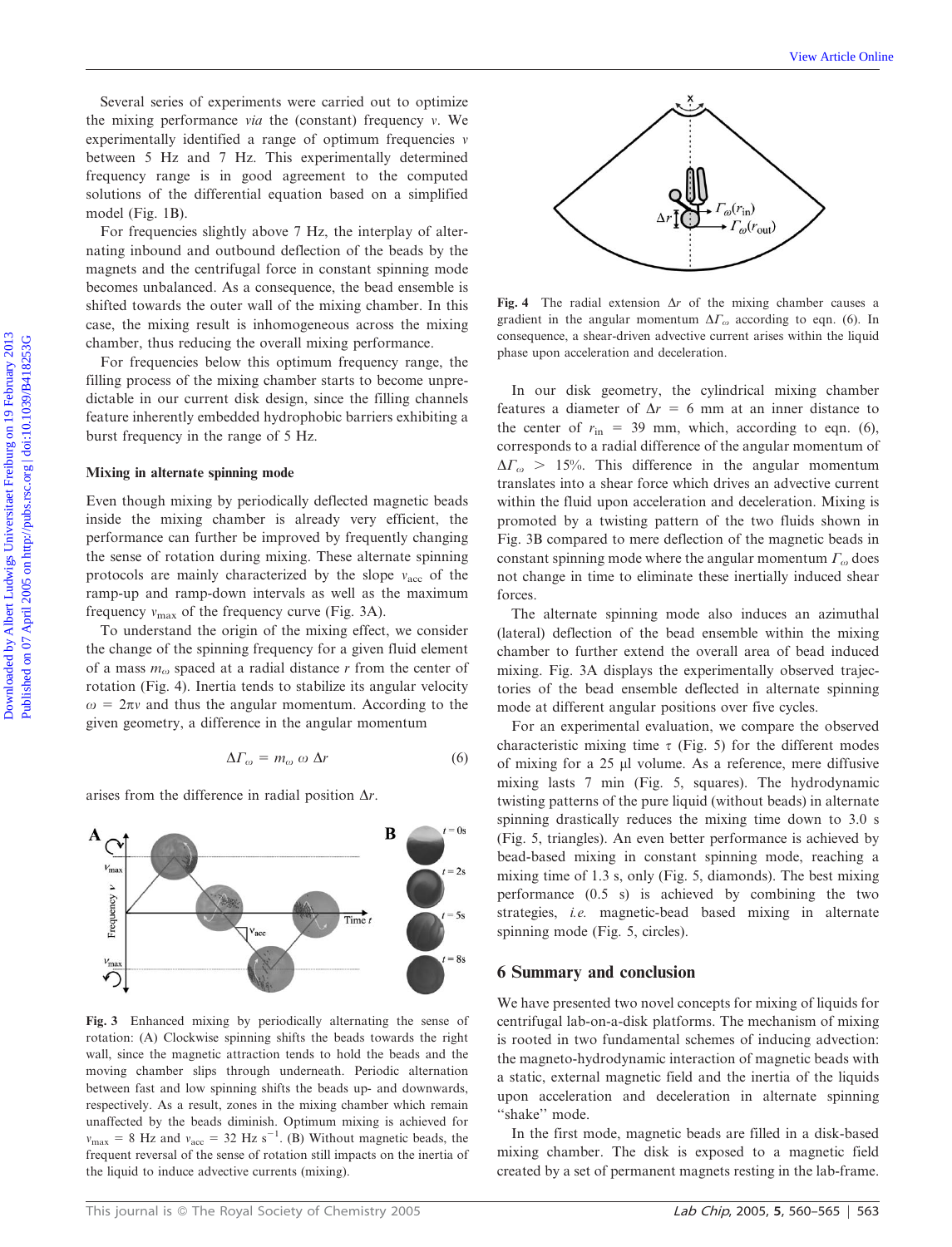

Fig. 5 Decrease of the standard deviation  $\sigma(t)$  as mixing proceeds: As a benchmark, a characteristic mixing time  $\tau$  is defined as the 1/e-decay of  $\sigma(t)$ . Compared to mere diffusion (A) with  $\tau = 7$  min, the alternate spinning ("shake-mode") mode without beads (B) with  $\tau = 3.0$  s and the bead-based mixing in constant spinning mode (C) with  $\tau = 1.3$  s drastically speeds up mixing. This improvement is even outperformed by bead-based magneto-hydrodynamic mixing in alternate spinning mode (D) which accelerates mixing to  $\tau = 0.5$  s, *i.e.* by three orders of magnitude.

Setting the disk into spinning motion, the beads follow the orbit of the chamber to experience a time-oscillating magnetic field. The suspended beads are periodically deflected within the chamber to induce advection in the liquid by means of the Stokes drag.

In the second ''shake'' mode, periodic changes of the sense of rotation transfer a gradient of angular momentum into arising advective currents within the fluid upon acceleration and deceleration. Combining both schemes, mixing of a 25 µl volume is accomplished within less than 1 s, i.e. an acceleration by three orders of magnitude compared to mere diffusion.

Our concept displays several advantages compared to other active micromixing schemes: First, it is based on a simple and modular setup which avoids 3D-micromachining, moving microparts, on-chip actuators and current controlled microcoils to invoke deflection of magnetic beads in a chamber at rest. Additionally, rather low spinning frequencies in the range of 5–10 Hz are required which is below typical burst frequencies of hydrophobic valves. The concept can thus readily be integrated in common centrifugal microfluidic platforms. Finally, the concept can be applied to a broad range of volumes between the microliter and the milliliter scale.

# Acknowledgements

The authors are grateful to the support by the German federal state of Baden-Wuerttemberg (grant number 24-720.431-1-7/2) and good cooperation with HSG-IMIT<sup>47</sup> and Jobst Technologies.<sup>42</sup>

M. Grumann, A. Geipel, L. Riegger, R. Zengerle and J. Ducrée IMTEK—University of Freiburg, Laboratory for MEMS Applications, Georges-Koehler-Allee 106, D-79110 Freiburg, Germany. E-mail: grumann@imtek.de www.imtek.de/anwendungen

# References

- 1 D. Harrison, C. Wang, P. Thibeault, F. Ouchen and S. Cheng, The decade search for the killer ap in  $\mu$ -TAS, *Proceedings of the*  $\mu$ *TAS* 2000 Symposium, ed. W. Olthuis, A. van den Berg and P. Bergveld, Kluwer Academic Publisher, 2000, pp. 195–204.
- 2 FlowMap-Microfluidics roadmap for the life sciences, ed. J. Ducrée and R. Zengerle, Books on Demand GmbH, Norderstedt, Germany, 2004, http://www.microfluidics-roadmap.com, ISBN 3-8334-0744-1.
- 3 http://www.myFluidix.com—Free Online Resources in Microfluidics, 2003.
- 4 D. Reyes, D. Iossifidis, P. Auroux and A. Manz, Micro total analysis systems. 1. Introduction, theory, and technology, Anal. Chem., 2002, 74, 12, 2623–2636.
- 5 P. Auroux, D. Reyes, D. Iossifidis and A. Manz, Micro total analysis systems. 2. Analytical standard operations and applications, Anal. Chem., 2002, 74, 12, 2637–2652.
- 6 Micro Total Analysis Systems, ed. A. van den Berg and E. Oosterbroek, Elsevier Science, Amsterdam, NL, 2003.
- 7 T. Schulte, R. Bardell and B. Weigl, Microfluidic technologies in clinical diagnostics, Clin. Chim. Acta, 2002, 321, 1–2, 1–10.
- D. Figeys and D. Pinto, Lab-on-a-chip: A revolution in biological and medical sciences, Anal. Chem., 2000, 72, 9, 330–335A.
- 9 L. Bousse, S. Mouradian, A. Minalla, H. Yee, K. Williams and R. Dubrow, Protein sizing on a microchip, Anal. Chem., 2001, 73, 6, 1207–1212.
- 10 D. Figeys and D. Pinto, Proteomics on a chip: Promising developments, Electrophoresis, 2001, 22, 2, 208–216.
- 11 S. Sia, V. Linder, B. Parviz, A. Siegel and G. Whitesides, An integrated approach to a portable and low-cost immunoassay for resource-poor settings, Angew. Chem. Int. Ed., 2004, 43, 498–502.
- 12 J. Khandurina, T. McKnight, S. Jacobson, L. Waters, R. Foote and J. Ramsey, Integrated system for rapid PCR-based DNA analysis in microfluidic devices, Anal. Chem., 2000, 72, 13, 2995–3000.
- 13 M. Madou and G. Kellogg, LabCD: A centrifuge-based microfluidic platform for diagnostics, Proc. SPIE, 1998, 3259, 80-93.
- 14 M. Madou, Y. Lu, S. Lai, J. Lee and S. Daunert, A Centrifugal Microfluidic Platform: A Comparison, Proceedings of the  $\mu TAS$ 2000 conference, ed. A. van den Berg and P. Bergveld, Kluwer Academic Publisher, 2000, pp. 565–570.
- 15 G. Ekstrand, C. Holmquist, A. E. Örleforn, B. Hellmann, A. Larsson and P. Andersson, Microfluidics in a rotating CD, Proceedings of the µTAS 2000 conference, ed. A. van den Berg and P. Bergveld, Kluwer Academic Publisher, 2000, pp. 311–314.
- 16 T. Brenner, S. Haeberle, R. Zengerle and J. Ducrée, Continuous Centrifugal Separation of Whole Blood on a Disk, Proceedings of the µTAS 2004 conference, ed. T. Laurell, J. Nilsson, K. Jensen, D. J. Harrison and J. P. Kutter, Royal Society of Chemistry, 2004, pp. 566–568.
- 17 D. Walt, Bead-based Fiber-Optic Arrays, Science, 2000, 287, 5452, 451–452.
- 18 M. Grumann, I. Moser, J. Steigert, L. Riegger, A. Geipel, C. Kohn, G. Urban, R. Zengerle and J. Ducrée, Optical Beam Guidance in Monolithic Polymer Chips for Miniaturized Colorimetric Assays, Proc. 18th IEEE conference, MEMS 2005, Miami, USA, pp. 108– 111, 2005.
- 19 C. Schembri, T. Burd, A. Kopf-Sill, L. Shea and B. Braynin, Centrifugation and Capillarity integrated into a multiple analyte whole blood analyser, J. Autom. Chem., 1995, 17, 3, 99–104.
- 20 I. Badr, R. Johnson, M. Madou and L. Bachas, Fluorescent Ion-Selective Optode Membranes Incorporated onto a Centrifugal Microfluidics Platform, Anal. Chem., 2002, 74, 5569-5575.
- 21 S. Lai, S. Wang, J. Luo, L. Lee, S. Yang and M. Madou, Design of a Compact Disk-like Microfluidic Platform for Enzyme-Linked Immunosorbent Assay, Anal. Chem., 2004, 76, 1832–1837.
- 22 L. Puckett, E. Dikici, S. Lai, M. Madou, L. Bachas and S. Daunert, Investigations into the Applicability of the Centrifugal Microfluidics Platform for the Development of Protein–Ligand Binding Assays Incorporating Enhanced Green Fluorescent Protein as a Fluorescent Reporter, Anal. Chem., 2004, 76, 7263–7268.
- 23 LabCD<sup>®</sup>, Tecan Group Ltd., Switzerland, http://www.tecan.com.